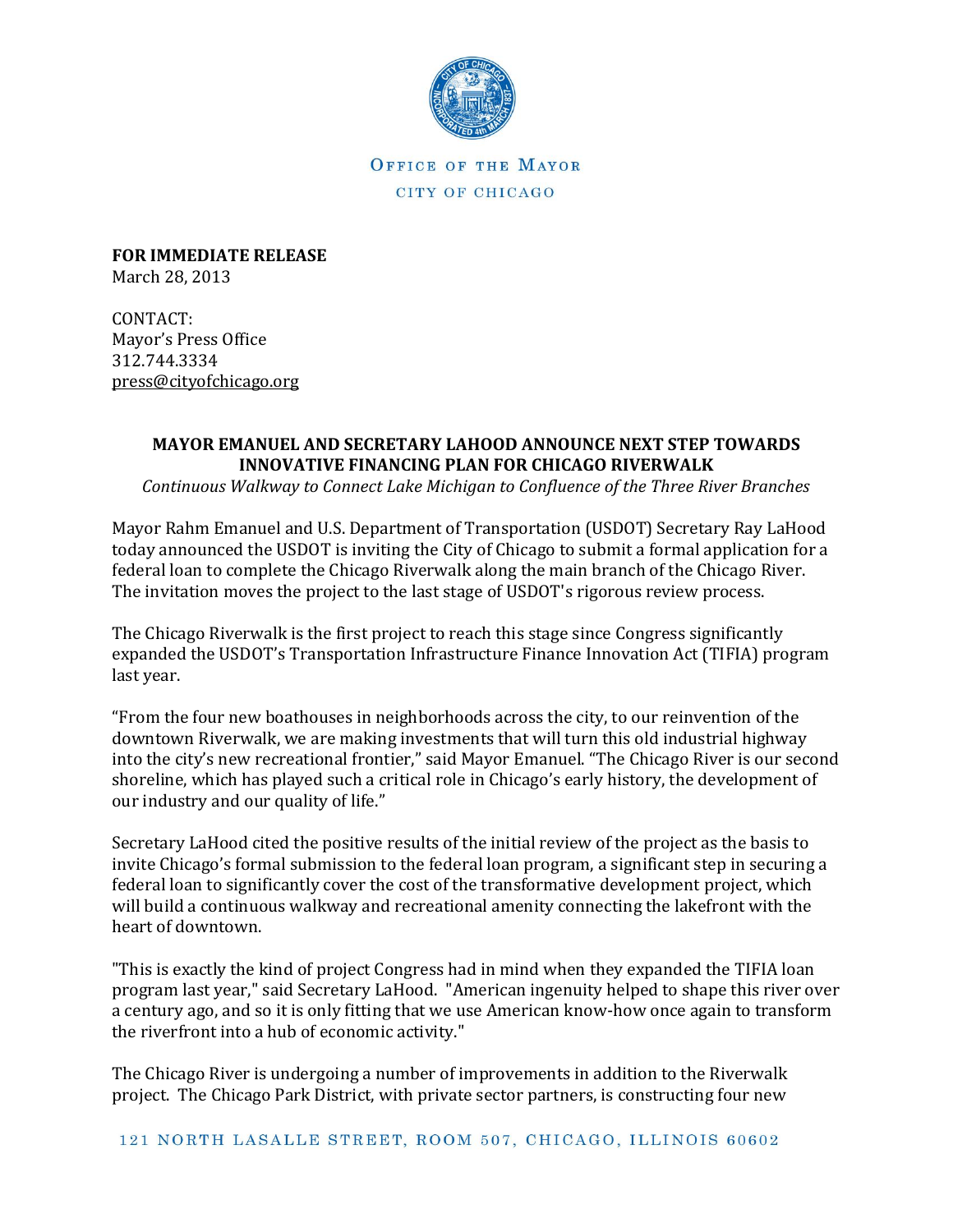boathouses along the river. The Environmental Protection Agency is providing free technical assistance to meet new federal water quality standards as well as nearly \$1 million in grants to community partners to eradicate invasive plants and place Chicago residents in jobs that focus on environmental cleanup.

The TIFIA program provides federal credit assistance in the form of direct loans, loan guarantees and standby lines of credit to finance infrastructure projects across the country. The City is requesting approximately \$100 million from the TIFIA loan program, which will cover the vast majority of the project.

The Chicago Department of Transportation (CDOT) has been working on the Chicago Riverwalk since East-West Wacker Drive reconstruction began in the 1990s. The roadway was reconfigured to accommodate the expansion of the Riverwalk to promote a pedestrian walkway and activate the space as a public amenity. The East-West Wacker Project included utility build-outs for the future Riverwalk build-out for the entire length from Michigan to Lake Street.

The reconstruction of Wacker Drive was funded in part by the Federal Highway Administration, and the Vietnam Veterans memorial west of Wabash Avenue was financed in part by \$5 million in federal funds, both of which were secured by U.S. Senator Dick Durbin. Senator Durbin also secured \$480,000 for engineering of the Riverwalk in 2005 and these funds will contribute to the current project.

Senator Durbin's efforts and advocacy for this project were instrumental in getting the Federal Highway Administration to recognize this project as a more comprehensive roadway and pedestrian project to improve the flow of motorists, bicyclists and pedestrians in a safe and efficient manner on the street, sidewalk and riverwalk.

"The Chicago River is one of our city's greatest – and underutilized -- natural assets. I commend Mayor Emanuel's effort to connect the lakefront with the heart of downtown and to turn the valuable, underused real estate along the river into an attraction for city residents and tourists alike," said Senator Durbin. "For more than a decade, I've made the Wacker Drive reconstruction project a priority, securing substantial federal support, and I look forward to working closely with the Mayor on the final phase of the project. I supported TIFIA's expansion last year and am pleased Chicago is seizing the opportunity to tap the program. "

In 2009, CDOT completed the first phase of the Riverwalk build-out at Michigan Avenue and Wabash, which was funded through Tax Increment Financing.

In 2010, CDOT issued an RFP/RFQ for the team to finalize the design of the framework plan developed through the city's Riverwalk Development Committee. In May 2011, the chosen design team of Sasaki Associates Inc., Alfred Benesch & Co., Ross Barney Architects and Jacobs/Ryan Associates began work on the design plans for the next six blocks from State to Lake.